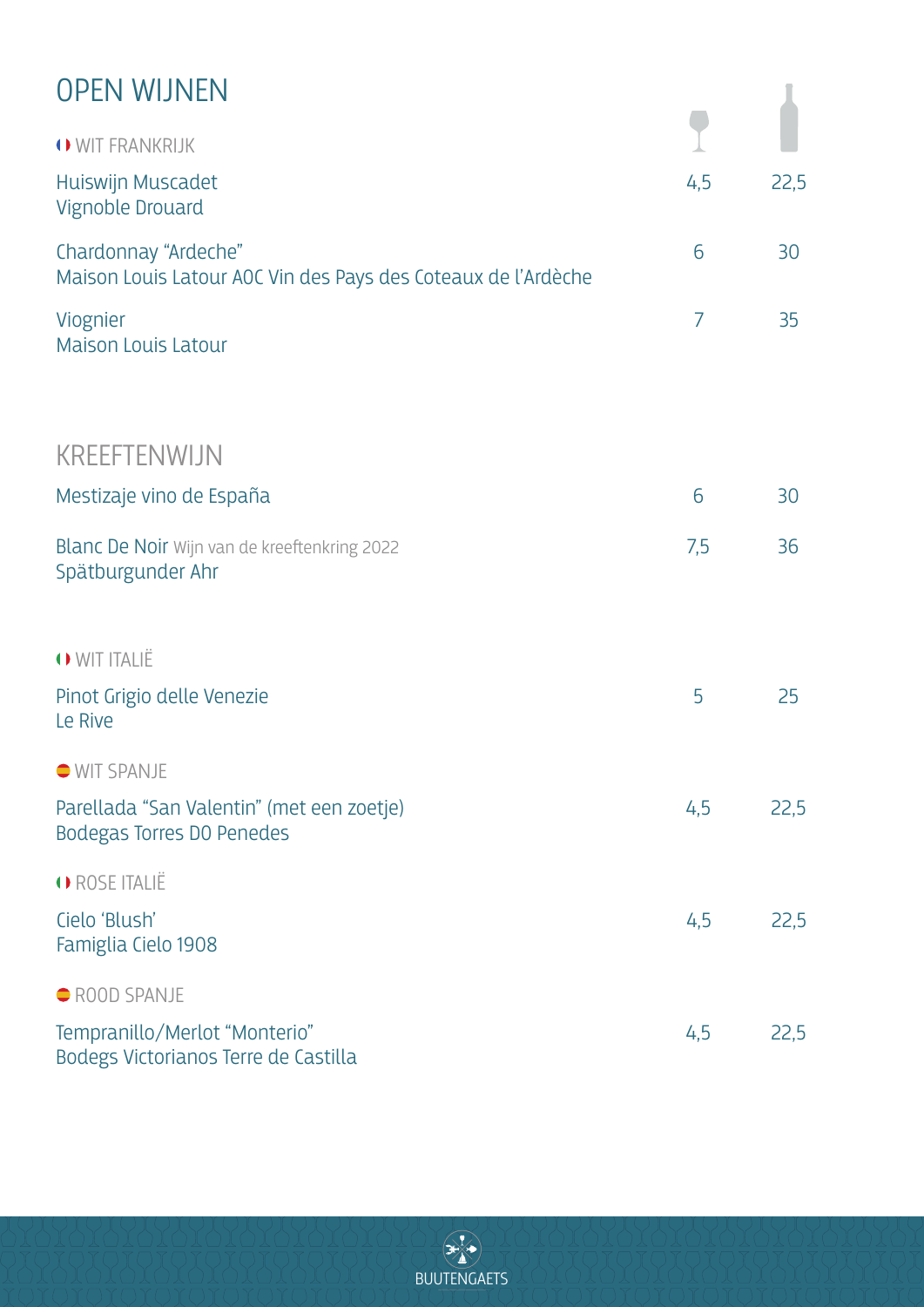| O ROOD ITALIË                                                        |     |      |
|----------------------------------------------------------------------|-----|------|
| Rosso "Camene"<br>Azienda Agricola Alcesti IGT Terre Siciliane       | 4,5 | 22,5 |
| O ROOD FRANKRIJK<br>Gamay<br>Maison Louis Latour Bourgogne Gamay AOC | 6   | RП   |

# OPEN MOUSSERENDE WIJNEN

| $\bullet$ SPANJE        |     |    |
|-------------------------|-----|----|
| Cava brut               | 6.5 | 29 |
| O FRANKRIJK             |     |    |
| CHAMPAGNE<br>Golbillard | 10  | 58 |

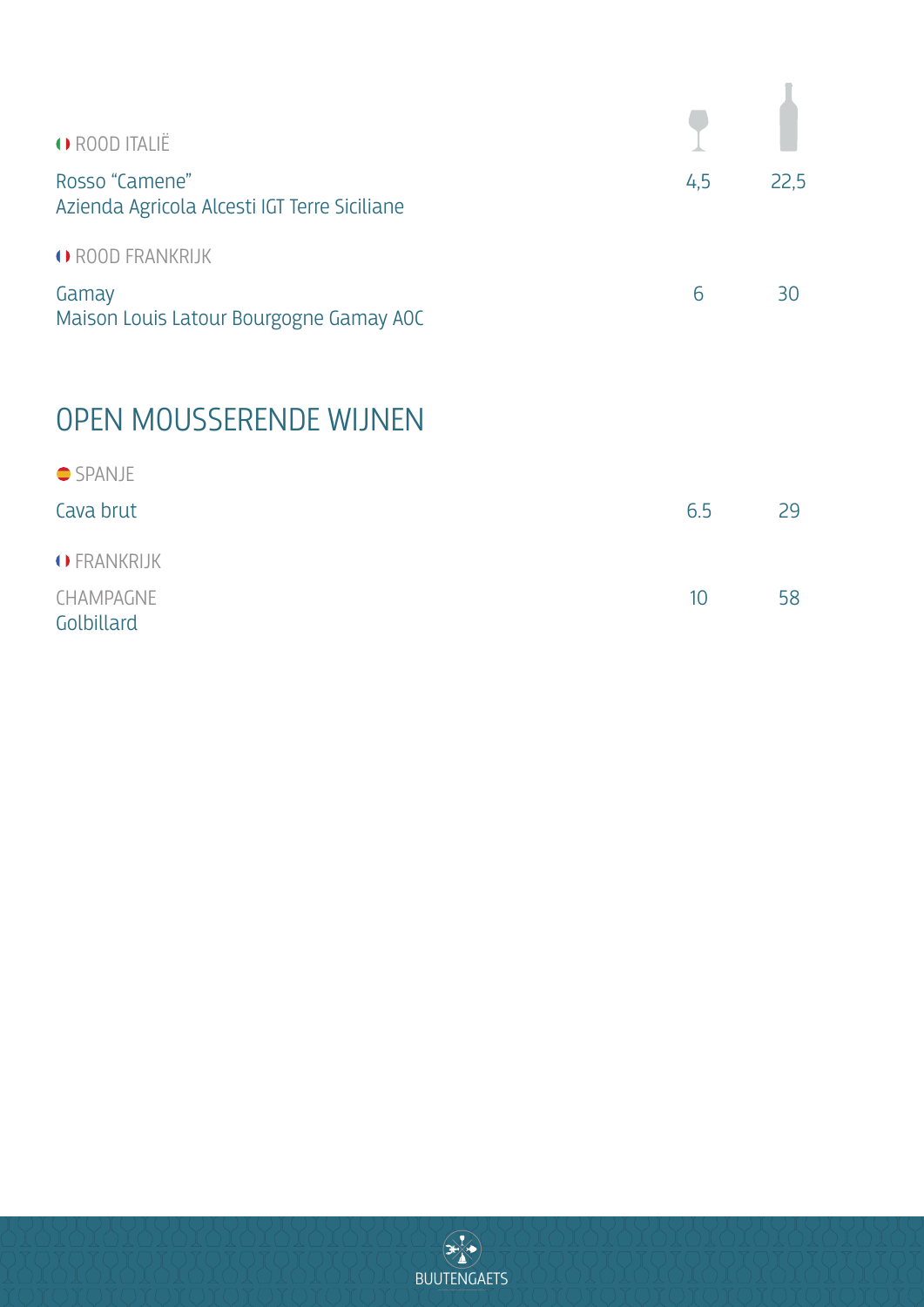#### CHAMPAGNE Moët & Chandon Brut Imperial Moët & Chandon Nectar Imperial 79 89 ELZAS Riesling Pinot Gris "Reserve" Domaine Trimbach 30 35 LOIRE Sancerre "Chavignol" Domaine Vincent Delaporte 35 Pouilly Fume Chateau de Tracy 69 CHABLIS Chablis "Grand Regnard" Chateau du Nozet 69 **MACONNAIS** Macon-Lugny "Les Genievres" 35 POUILLY FUISSE Maison Louis Latour 49 Côte de Baune Puligny-Montrachet 89 Meursault-Blagny Premier Cru Maison Louis Latour 95 Condrieu Domaine Guigal 70 WITTE WIJNEN PER FLES FRANKRIJK

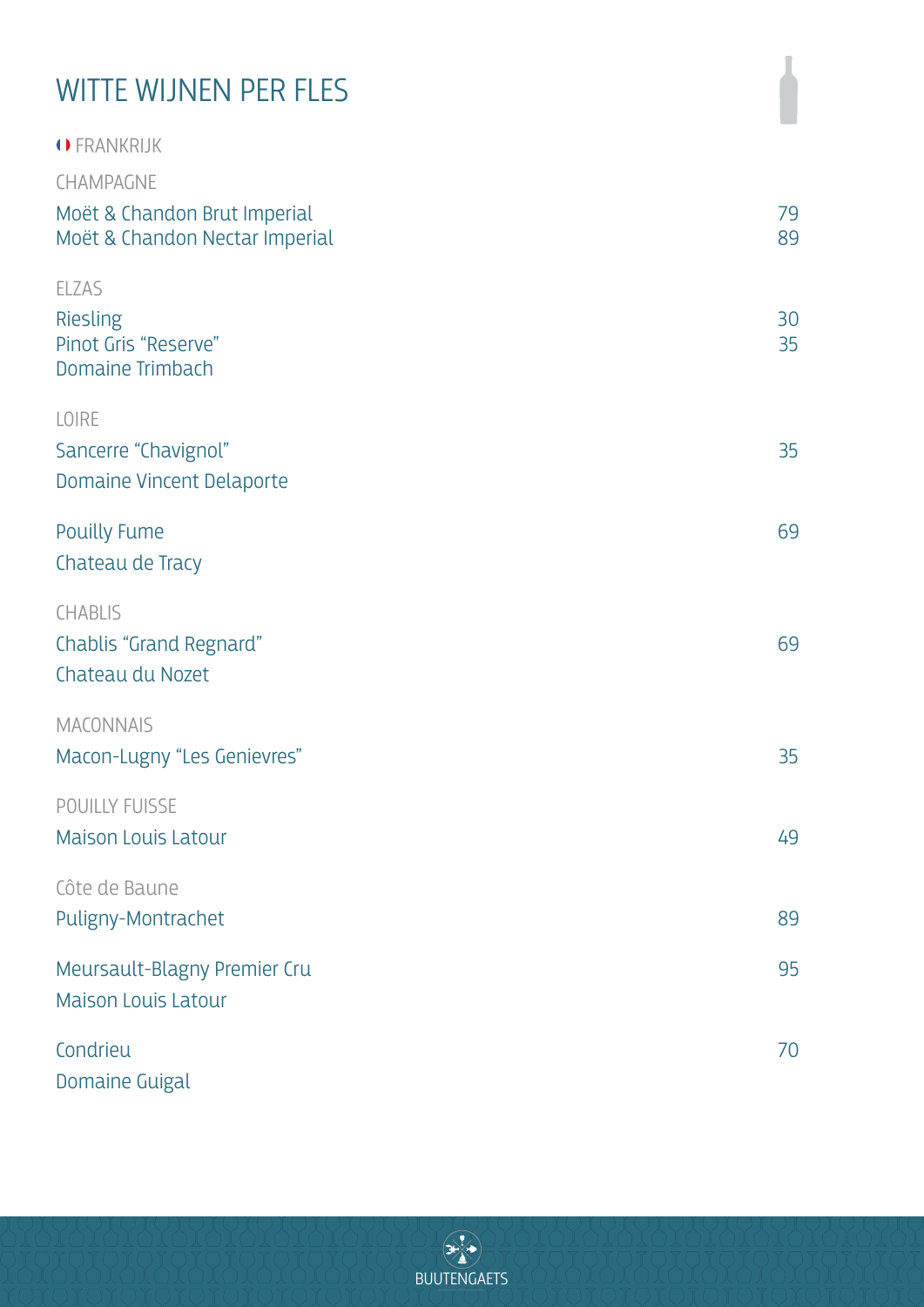| O ITALIË                                                             |                    |
|----------------------------------------------------------------------|--------------------|
|                                                                      |                    |
| PIEMONTE<br>Gavi di Gavi DOCG<br><b>Villa Sparina</b>                | 30                 |
| <b>MARCHE</b><br>Pecorino offida Fenesia DOCG<br>Tenuta Terra Fageto | 35                 |
| $\bullet$ SPANJE                                                     |                    |
| <b>RUEDA</b>                                                         |                    |
| Verdejo Rueda                                                        | 30                 |
| Marques de Riscal                                                    |                    |
| <b>Albarino Rias Baixas</b><br>Gran Bazan                            | 35                 |
| OUITSLAND                                                            |                    |
| RHEINHESSEN                                                          | wijn van de maand! |
| <b>Weingut Spiess</b><br>Weissburgunder Trocken                      | 30 nu 25           |
| $\bullet$ NEDERLAND                                                  |                    |
| OSSENDRECHT                                                          |                    |
| 'Klein Wonder' Souvignier Gris/Johanniter                            | 30                 |
| 'Met Liefde' Souvignier Gris/Solaris                                 | 40                 |
| Domaine de Brabantse Wal 'Onze Wijngaard'                            |                    |
| $\bigoplus$ CHILI                                                    |                    |
| <b>CASABLANCA VALLEY</b>                                             |                    |
| Chardonnay                                                           | 35                 |
| Montes Alpha                                                         |                    |
| INEUW ZEELAND                                                        |                    |
| MALBOROUGH                                                           |                    |
| Sauvignon blanc                                                      | 30                 |
| <b>Wairau River</b>                                                  |                    |

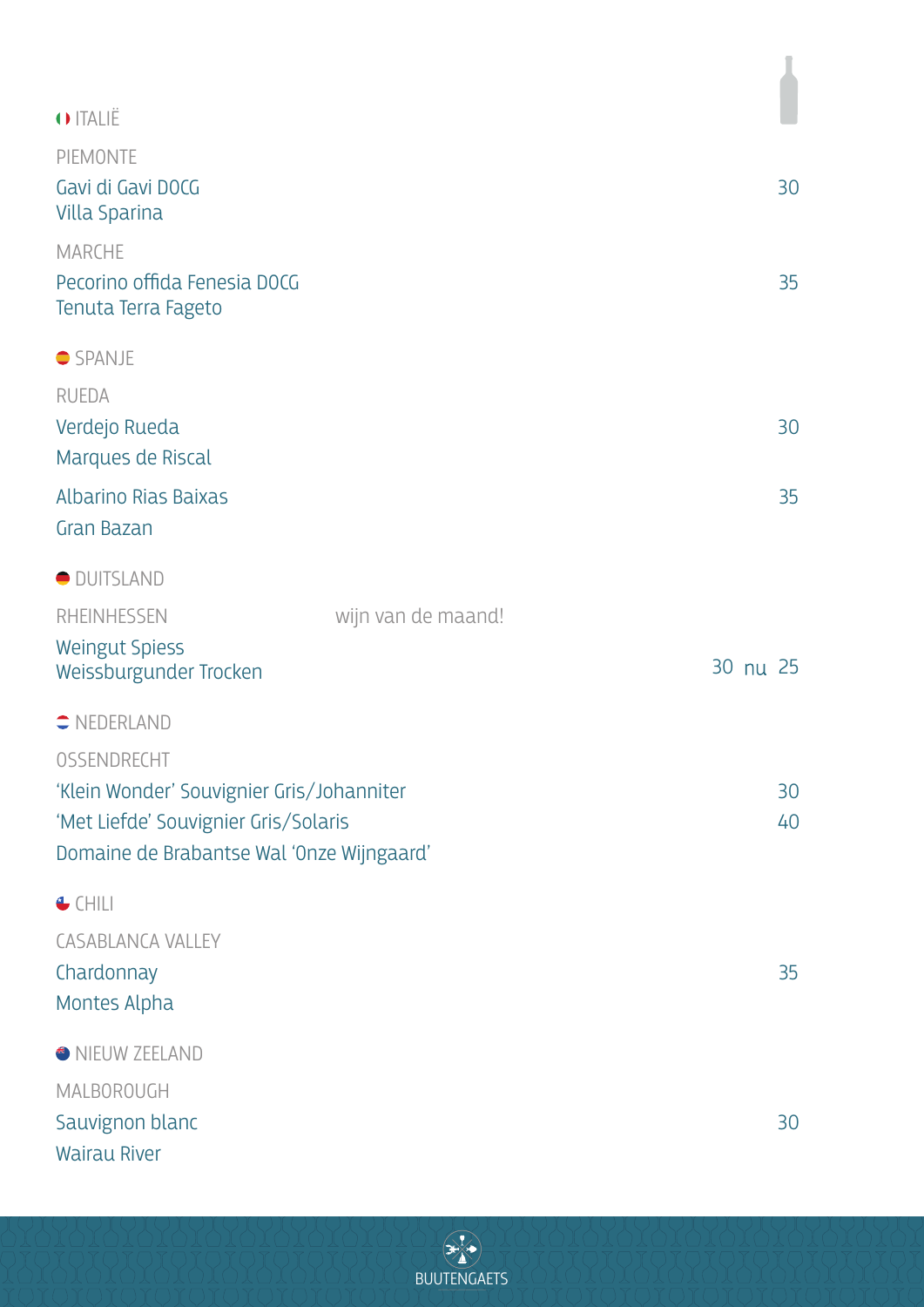# RODE WIJNEN PER FLES

| O FRANKRIJK<br><b>BOURGOGNE</b>                                                |    |
|--------------------------------------------------------------------------------|----|
| Aloxe-Cortone                                                                  | 60 |
| Gevrey-Chambertin<br><b>Maison Louis Latour</b>                                | 90 |
| <b>BEAUJOLAIS</b><br>Morgon<br><b>Maison Louis Latour</b>                      | 29 |
| Fleurie<br>Domaine des Quatre Vents                                            | 30 |
| RHÔNE<br>Lirac<br>Chateau d'Aquerua Jean Olivier                               | 32 |
| <b>BORDEAUX</b><br><b>St-Emilion Grand Cru</b><br><b>Chateau Martinet</b>      | 40 |
| O ITALIË                                                                       |    |
| <b>VENETO</b><br>Ripasso della Valpolicella Superiore DOC<br>Tenuta Antichello | 35 |
| <b>TOSCANE</b><br>Chianti Classico DOCG "Meraviglie"<br>Fattoria le Fonti      | 30 |
| OUITSLAND                                                                      |    |
| <b>Baden</b><br>Spatburgunder<br>Weingut Gretzmeier                            | 30 |

 $\begin{picture}(120,15) \put(0,0){\vector(1,0){10}} \put(15,0){\vector(1,0){10}} \put(15,0){\vector(1,0){10}} \put(15,0){\vector(1,0){10}} \put(15,0){\vector(1,0){10}} \put(15,0){\vector(1,0){10}} \put(15,0){\vector(1,0){10}} \put(15,0){\vector(1,0){10}} \put(15,0){\vector(1,0){10}} \put(15,0){\vector(1,0){10}} \put(15,0){\vector(1,0){10}} \put(15,0){\vector($ **BUUTENGAETS**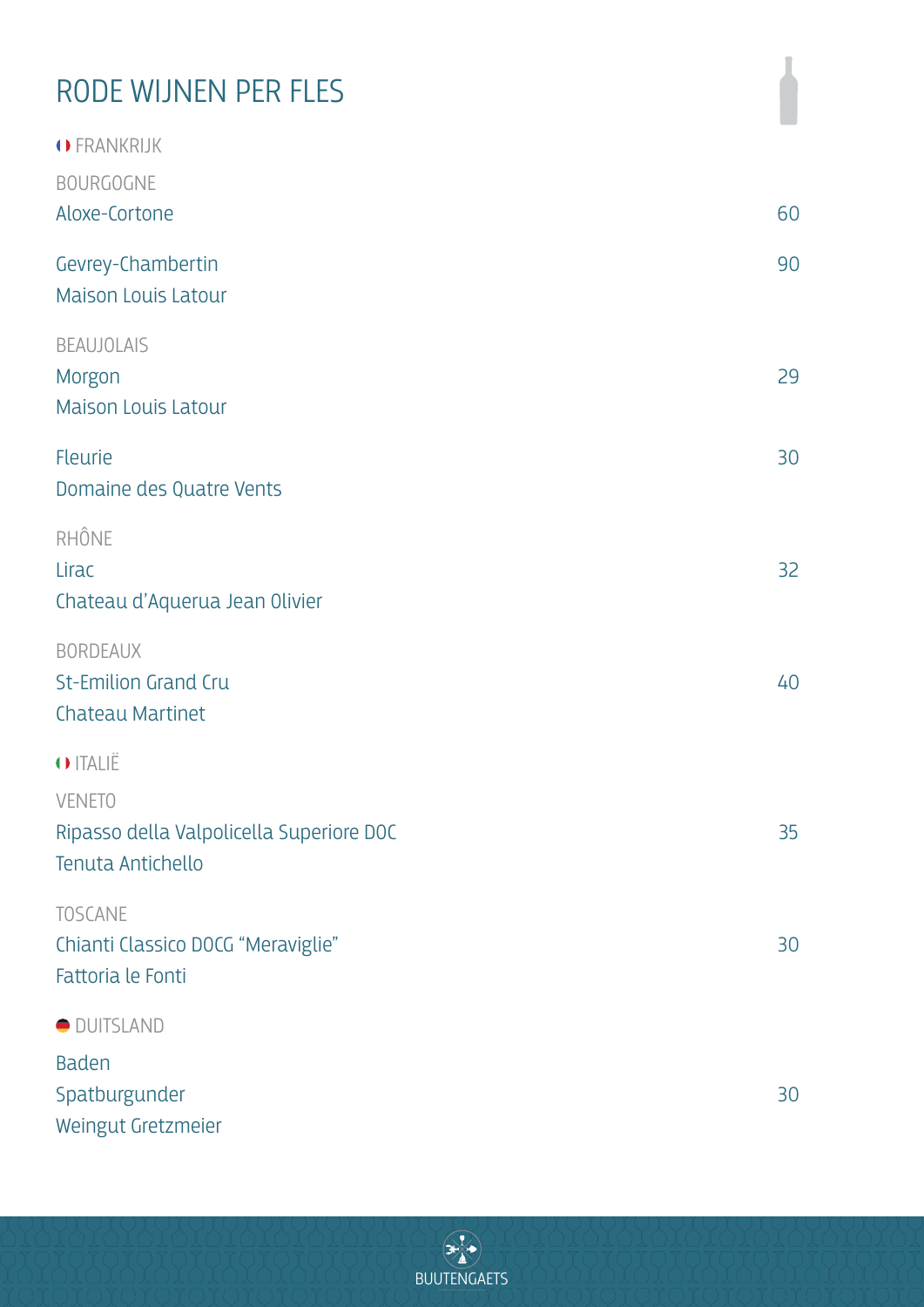| 52 |
|----|
|    |
| 39 |
|    |

## ROSE WIJNEN PER FLES

| O FRANKRIJK                           |     |     |
|---------------------------------------|-----|-----|
| Rose by Ott                           |     | 33  |
| Domaine Ott Cotes de Provence         | 6.5 |     |
| <b>TIP: Miraval</b>                   |     |     |
| Jolie-Pitt & Perrin Cotes de Provence |     | 35. |

## DESSERT WIJNEN

| O FRANKRIJK                                 |               |   |    |
|---------------------------------------------|---------------|---|----|
| Sauternes Chateau Bessan                    | (fles 375 ml) | 6 | 17 |
| $\blacktriangleright$ ZUID-AFRIKA           |               |   |    |
| Weltevrede Landgoedwijn Ouma se wijn (wit)  | (fles 375 ml) | 6 | 17 |
| Weltevrede Landgoedwijn Oupa se wijn (rood) | (fles 375 ml) | 6 | 17 |
| $\bullet$ SPANJE                            |               |   |    |
| Torres Floralis Moscatel Oro                | (fles 50 cl)  | 7 | 20 |
| <b>SHERRY</b>                               |               |   |    |
| Pedro Ximenez Nectar                        |               | 6 |    |
| Pedro Ximenez Noe                           | (fles 375 ml) | 8 | 39 |

**BUUTENGAETS** 

 $\begin{picture}(120,15) \put(0,0){\vector(0,1){30}} \put(15,0){\vector(0,1){30}} \put(15,0){\vector(0,1){30}} \put(15,0){\vector(0,1){30}} \put(15,0){\vector(0,1){30}} \put(15,0){\vector(0,1){30}} \put(15,0){\vector(0,1){30}} \put(15,0){\vector(0,1){30}} \put(15,0){\vector(0,1){30}} \put(15,0){\vector(0,1){30}} \put(15,0){\vector(0,1){30}} \put(15,0){\vector($